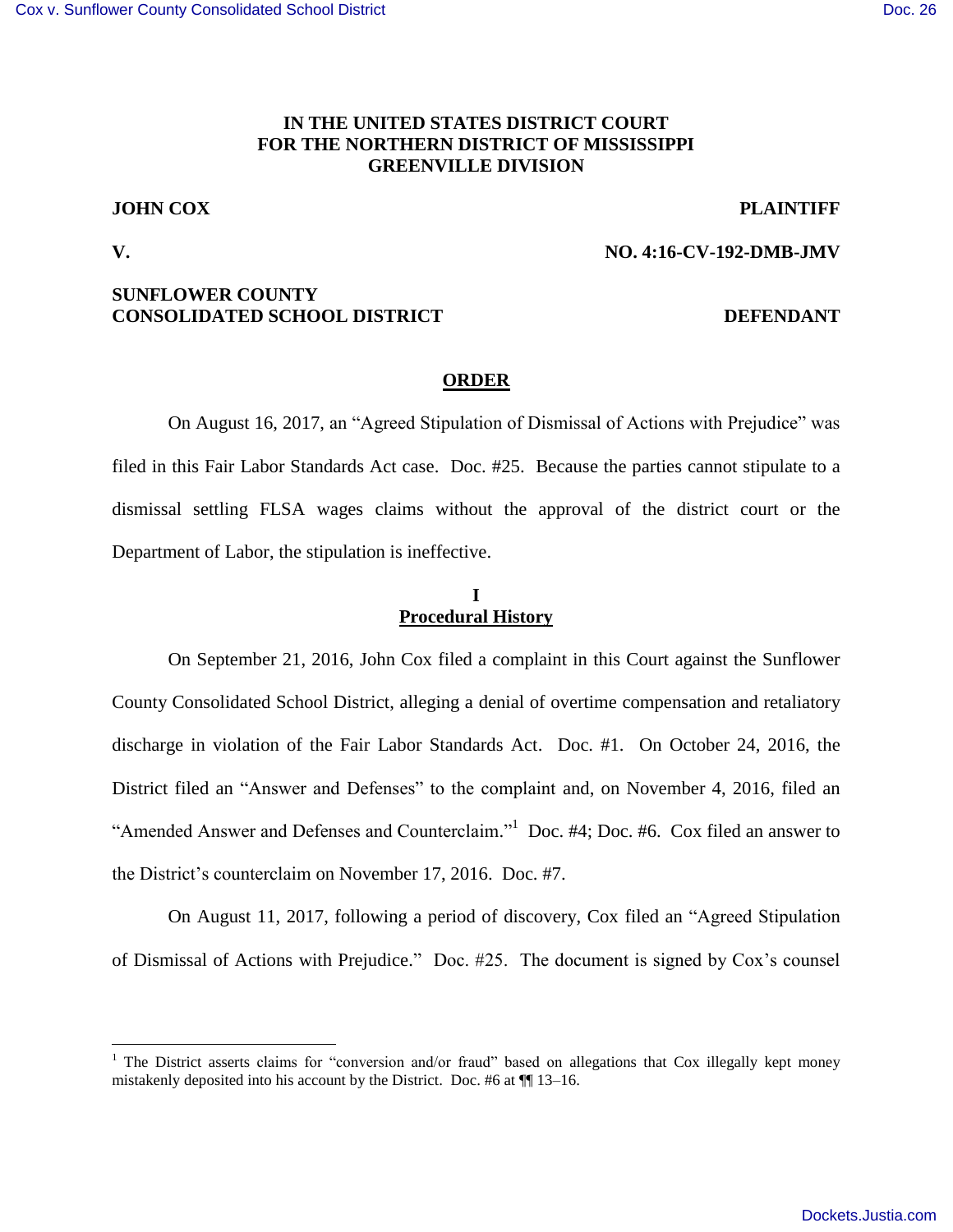and the District's counsel, and specifies that it was filed "pursuant to Rule 41 of the Federal Rules of Civil Procedure." Id. at 1.

# **II Analysis**

 The FLSA was enacted to "protect certain groups of the population from substandard wages and excessive hours which endangered the national health and well-being and the free flow of goods in interstate commerce." Brooklyn Sav. Bank v. O*'*Neil, 324 U.S. 697, 706 (1945). "In light of the FLSA's recognition of unequal bargaining power between employers and employees, the Supreme Court has concluded that the FLSA forbids waiver of the right to statutory wages or to liquidated damages." Bodle v. TXL Mortg. Corp., 788 F.3d 159, 162–63 (5th Cir. 2015) (citing *O'Neil*, 324 U.S. at 706–08). "Accordingly, many courts have held that, in the absence of supervision by the Department of Labor or scrutiny from a court, a settlement of an FLSA claim is prohibited." Id. at 164–65 (internal citations omitted) (collecting cases). However, "the weight of authority holds that FLSA retaliation claims do not require a supervised settlement." Frattallone v. Black Diamond Coating, Inc., No. 8:14-cv-2818, 2015 WL 476193, at \*3 (M.D. Fla. Feb. 5, 2015) (collecting cases).

 Although the cases cited above concern the issue of whether a private FLSA settlement is enforceable, in considering FLSA's underlying purpose, it has been held that "[Rule 41] stipulated dismissals settling FLSA claims with prejudice [also] require the approval of the district court or the DOL to take effect." Cheeks v. Freeport Pancake House, 796 F.3d 199, 206 (2d Cir. 2015). As such, a Rule 41 stipulation on a FLSA wages claim is subject to the same review as a FLSA settlement.

 In reviewing FLSA settlements, courts, relying on the Eleventh Circuit's reasoning in *Lynn's Food Stores, Inc. v. United States*, 679 F.2d 1350, 1355 (11th Cir. 1982), generally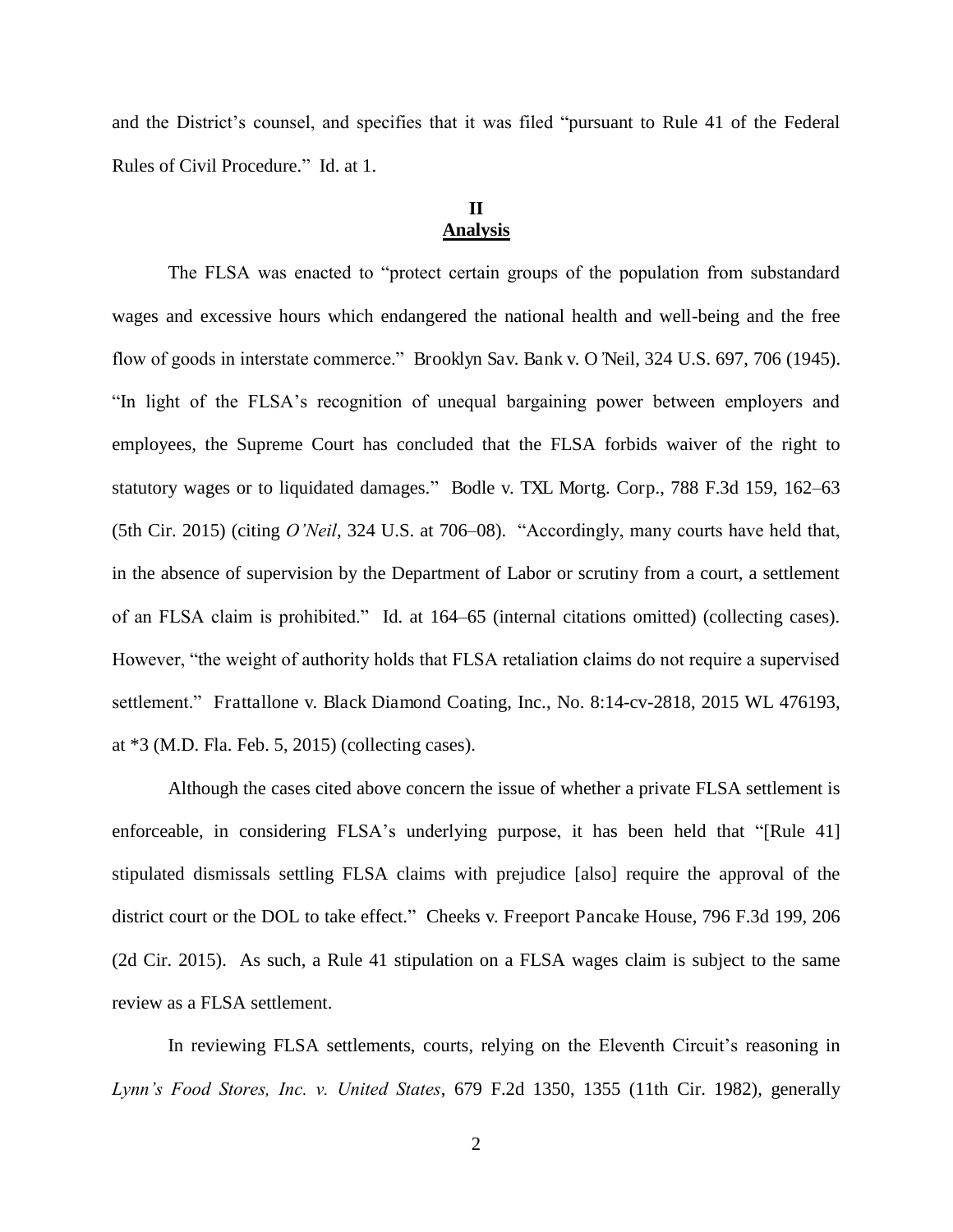require that "the compromise reached [be] a fair and reasonable resolution of a bona fide dispute over FLSA provisions rather than a mere waiver of statutory rights brought about by an employer's overreaching." See, e.g., Kraus v. PA Fit II, LLC, 155 F.Supp.3d 516, 522–23 (E.D. Pa. 2016) (collecting cases) (internal quotation marks omitted). However, in Martin v. Spring *Break '83 Products, LLC*, 688 F.3d 247 (5th Cir. 2012), the Fifth Circuit "excepted ... from this general rule ... unsupervised settlements that are reached due to a bona fide FLSA dispute over hours worked or compensation owed." Bodle, 788 F.3d at 165.

"The primary difference between the *Lynn's Food* and Martin standards is the timing of the judicial scrutiny." Kraus, 155 F.Supp.3d at 528. While Martin allows a court to enforce a settlement after it has been executed, *Lynn's Food* holds "that ex ante judicial scrutiny of a private FLSA settlement is required." Id. at 528–29. Notwithstanding this difference of timing, "consistent with Lynn*'*s Food, [Martin], in essence, scrutinized the terms of the agreement at issue to ensure that they were fair and did not undermine the goals of the FLSA." Id. at 528.

 Here, the parties, representing that they "have been able to obtain a resolution to this matter that will enable them to not pursue this litigation," purport to "stipulate to the dismissal of their respective claims" with "[e]ach party [to] bear his/her/its own attorneys' fees and costs." Doc. #25 at 2. However, the parties have not submitted a copy of their settlement agreement or otherwise advised the Court of the terms of the resolution reached. In the absence of such, the Court is unable to determine whether there is a bona fide dispute or that the resolution reached reflects a fair and reasonable settlement of such a dispute. The stipulation, therefore, is ineffective as to Cox's claims for unpaid wages under the FLSA. Furthermore, to the extent the stipulation contemplated the dismissal of all claims, as a matter of fairness, the Court deems it ineffective as to Cox's retaliation claim and the District's counterclaims. See generally Alellyv